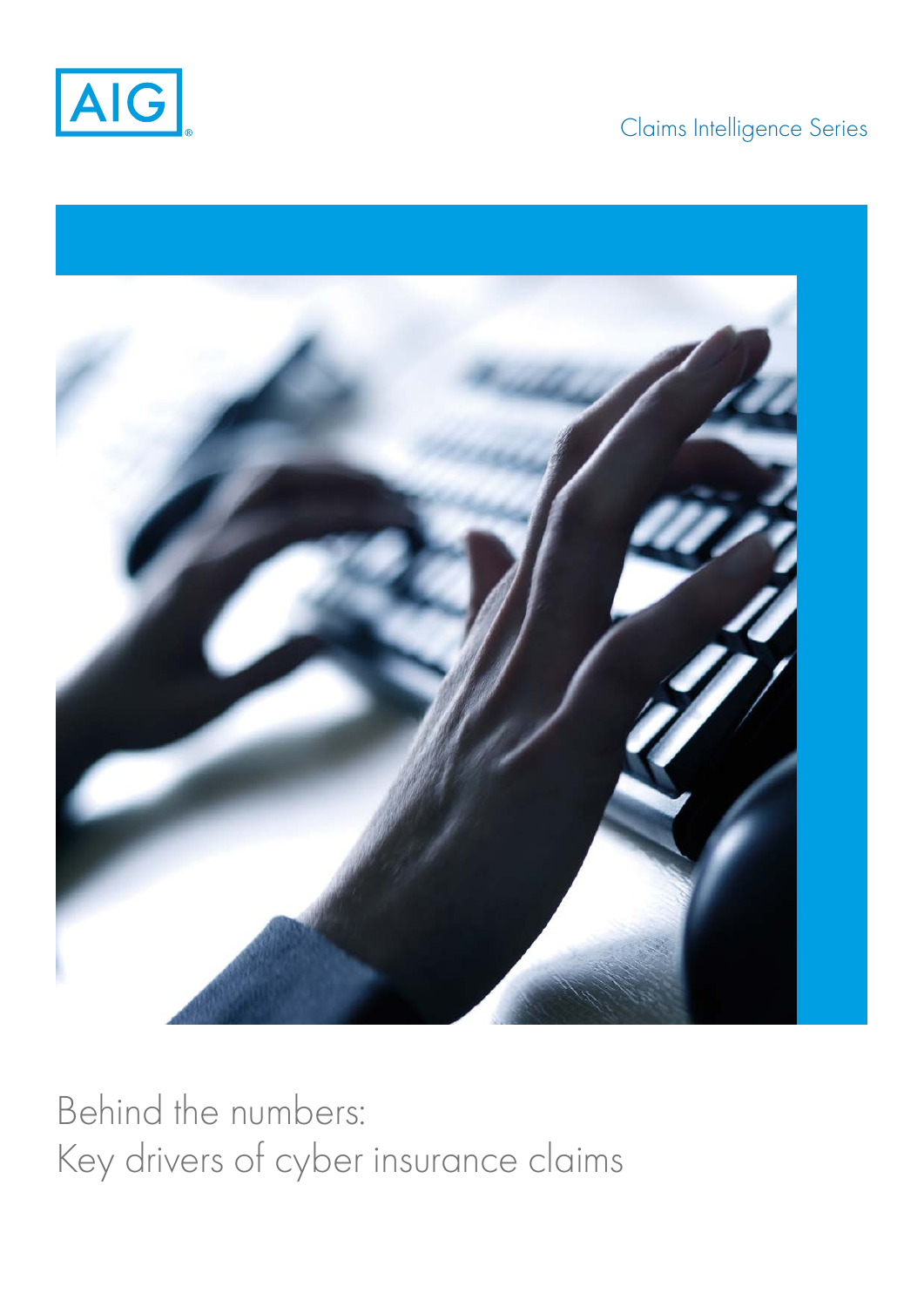## AIG EMEA (Europe, Middle East & Africa) cyber claims statistics reveal how cyber extortion and ransomware is one of the fastest growing sources of cyber loss for organisations large and small. From a severity perspective, business interruption and data breach will continue to be significant drivers of loss now and into the future.

Major data breaches and more recently, audacious Distributed Denial of Service (DDoS) attacks exploiting the Internet of Things (IoT), are the types of cyber intrusion that are most likely to capture headlines. But it is cyber extortion and ransomware that is one of the fastest growing cybercrimes, a trend that is captured by AIG EMEA cyber claims statistics from the period between 2013 through to September 2016.

Encryption ransomware extortion claims accounted for 16% of claims during that period, with a further 4% of claims relating to other cyber extortions. 2016 in particular has seen a proliferation of cyber extortion attacks. "For the first nine months of this year we have had a lot of notifications from businesses that were victims of ransomware type attacks, and nearly all of them had extortion elements to them as well," says Kathy Avery, Financial Lines Major Loss Adjuster. "A lot of quite small businesses have been affected."

#### Cyber claims received by AIG EMEA (2013-2016) - By type

| 16%    | Encryption ransomware extortion                                             |
|--------|-----------------------------------------------------------------------------|
| 14%    | Data breach by hackers                                                      |
| $10\%$ | Other security failures/unauthorised access                                 |
| $10\%$ | Other virus/malware infections                                              |
| 8%     | Data breach due to employee negligence (e.g. sending wrong data)            |
| 7%     | Impersonation fraud                                                         |
| 6%     | Denial of service attacks                                                   |
| 6%     | Physical loss or theft of information assets (e.g. loss of laptop)          |
| 4%     | Other cyber extortions                                                      |
| 4%     | Legal/regulatory proceedings based on violation of data privacy regulations |
| 4%     | System failure/outage                                                       |
| 4%     | <b>Business interruption</b>                                                |
| 9%     | Other                                                                       |

Note: Figures may not add up to 100% due to rounding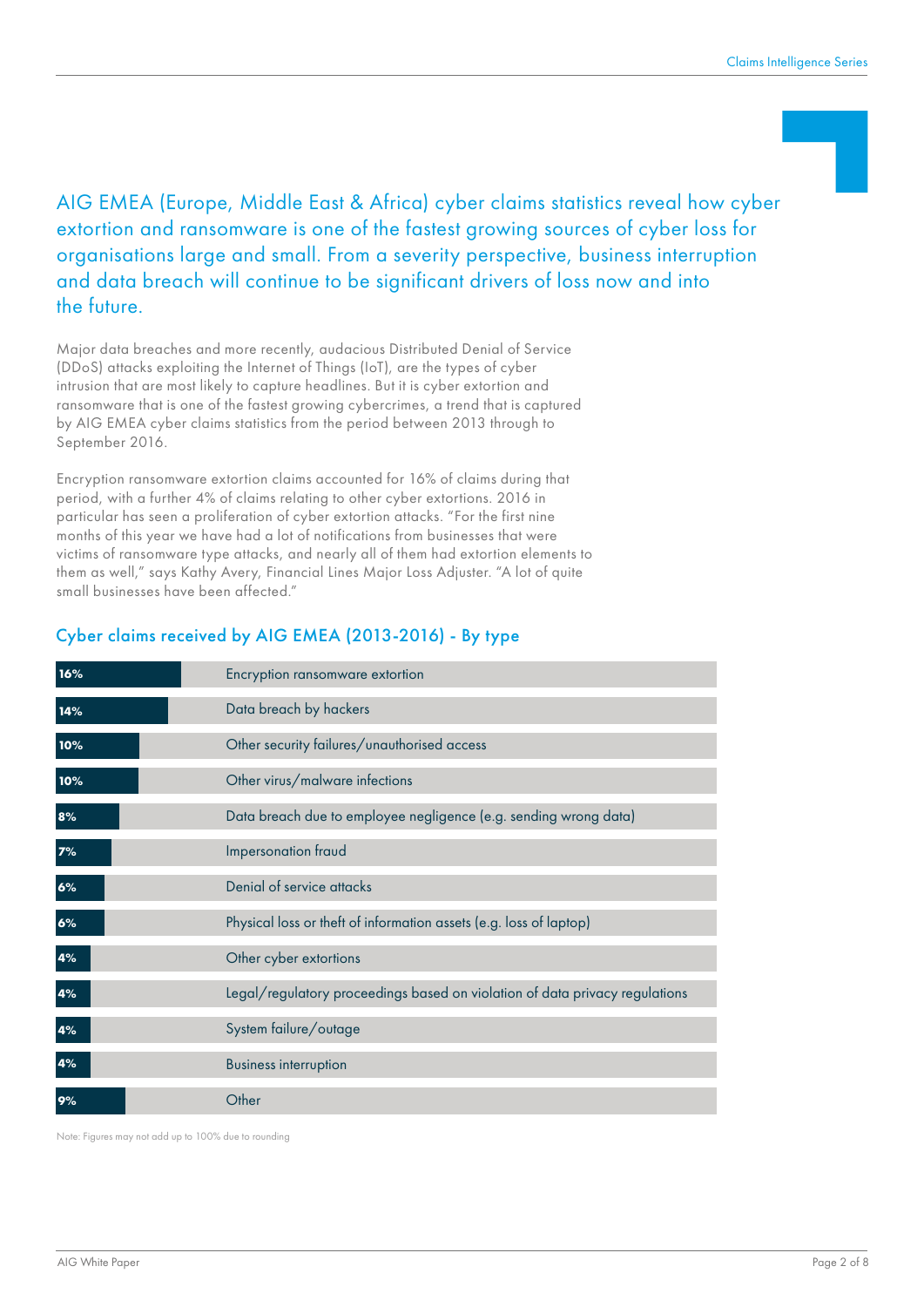She offers the example of an online gardening business that discovered ransomware had got onto their system and was encrypting their files. While the SME did not have a significant amount of sensitive data that could have been compromised, they were unable to contact customers and access invoices. The firm decided to pay the ransom in order to unlock their files and AIG's forensic provider supported the process, supervising the application of the decryption key.

There is some overlap between extortion claims and denial of service (DoS) and DDoS claims, as many of these have an extortion element. Six percent of AIG EMEA cyber claims over the past three years have been categorised as denial of service attacks. "A number of DoS attacks would fall into the extortion group," says Avery. "In some of these attacks they use a SQL injection and they can take data out and threaten to publish the data unless you pay the ransom."

While take up of cyber insurance is increasing, resulting in more notifications of cyber extortion attacks, it is thought that a high number of ransomware losses remain unreported. "Ransoms are typically paid in Bitcoin and what can happen, if you're not experienced, is you're then vulnerable to yet another attack while you think you're decrypting your files," says Avery. "People are sometimes surprised at how small some of the ransom demands are."

Nevertheless, given the high frequency of attacks, extortion is a lucrative and relatively straightforward way of accessing 'fast cash' for cyber criminals. Malicious actors are thought to have generated around \$325m in revenue over the past three years by using the CryptoWall code, according to research by the Cyber Threat Alliance, while the Cryptolocker gang made over \$30m in 2015 using relatively simple ransomware.

McAfee Labs kept ransomware at the top of its threat predictions for 2016, anticipating a new focus on industry sectors including financial services and local government. Hospitals and doctors' surgeries have also been a particular target. "In the case of healthcare, encryption ransomware has the potential to have an immediate impact on patient care and breach of trust, and that makes them very sensitive as a sector," says David Ferbrache, technical director at KPMG.

"Around January February time we saw a complete change and an explosion in different types of ransomware - different families and tools - which suggested that the whole thing had become a 'crime-as-a-service' model," he continues. "The whole thing became commoditised. And we're beginning to see some signs that the groups conducting the ransomware attacks are becoming a little bit more savvy."

In cases of cyber extortion, claims severity depends on the type of organisation, the level of business interruption caused and need for forensic investigation and system restoration. Ransom demands typically remain small. In the case of DoS or DDoS attacks, the costs associated with websites being taken down can be particularly high, as the online retailer example in the case study section below demonstrates.

"Denial of Service attacks have also become very heavily commoditised," explains Ferbrache. "Cyber criminals can buy a DoS attack for \$5 or \$10 an hour and that will beat upon a public-facing website and generate quite a lot of traffic."

"The one that is worrying everyone right now are the largescale DDoS attacks," he continues. "We're seeing botnets of the Internet of Things now - where digital video recorders, CCTV cameras and home routers are being compromised - and that's generating extremely high levels of disruptive traffic."

> **Malicious actors are thought to have generated around \$325m in revenue over the past three years by using the CryptoWall code**

In October 2016 a massive DDoS attack hit servers at domain name system provider Dyn, resulting in widespread disruption. The DDoS involved a botnet coordinated through tens of millions of connected devices including surveillance cameras, webcams, smart thermostats and even baby monitors infected with the Mirai malware. Large DDoS attacks are on the rise, up 138% year-on-year, according to Akamai's latest State of the Internet/Security Report.

For those affected by ransomware or Denial of Service attacks, business interruption costs are highest during peak trading periods. Half of respondents to one recent survey revealed they could lose over \$100,000 per hour during critical periods. "I know of one case where the ransom demand was £262 and the business interruption claim was in seven figures," says Stephen Tester, partner, CMS Cameron McKenna. "They took down a website over a weekend."

While business interruption currently accounts for just four percent of AIG EMEA cyber claims (with a further four percent of claims falling under system failure/outage), BI cyber claims are expected to increase in frequency and severity in the future. Rapid breach response is one way of mitigating the potential impact.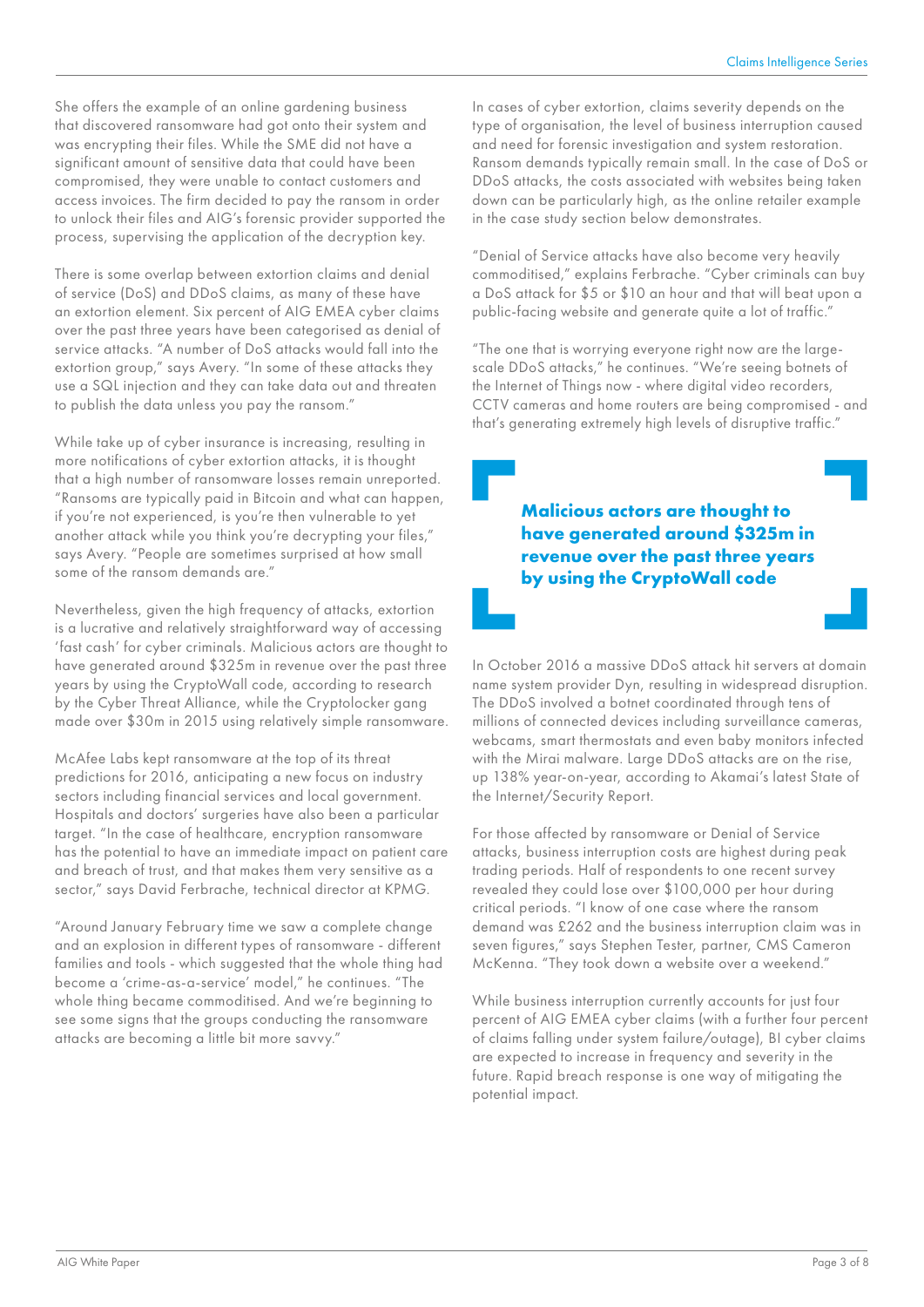# **Regulation to drive data breach claims**

AIG EMEA's data breach losses fall into two separate claims categories - those caused by hackers and breaches resulting from employee negligence. Together they account for over a fifth of cyber claims (22%) received over the past three years (see p2). The growing cost of data breach, associated reputational impacts and increasing notification requirements are likely to impact both the frequency and severity of such claims going forward.

Perhaps unsurprisingly, the majority of cyber claims currently emanate from industries that are required to notify customers if sensitive data has been compromised, with financial services accounting for almost a quarter of all AIG EMEA cyber claims received during the past three years, followed by communications, media & technology (18%), a category that includes telecommunications.

#### Cyber claims received by AIG EMEA (2013-2016) - By industry

| 23% | <b>Financial Services</b>                     |
|-----|-----------------------------------------------|
| 18% | <b>Communications, Media &amp; Technology</b> |
| 17% | Retail / Wholesale                            |
| 9%  | <b>Business Services</b>                      |
| 8%  | <b>Hospitality &amp; Leisure</b>              |
| 8%  | Manufacturing                                 |
| 6%  | <b>Professional Services</b>                  |
| 4%  | Public Entity & Non-Profit                    |
| 8%  | Other Industries / Services *                 |

\*Construction, Food & Beverage, Information Services, Other Services, Transportation, Agriculture & Fisheries, Energy and Real Estate Note: Figures may not add up to 100% due to rounding

Under the General Data Protection Regulation (GDPR), companies based in the EU and those based outside of the EU who process EU citizens' data will be required to report a breach within 72 hours of it occurring – if that is feasible. There will be significant fines for those firms that have failed to adequately protect data. A company can be fined up to two percent of their global annual turnover for not having records in order, failing to notify the supervisory authority about a breach or failing to conduct impact assessments. More serious infringements could merit a four percent fine.

#### Cyber claims received by AIG EMEA (2013-2016) - Volume



It is anticipated the new data protection rules and headlinehitting data breach exposés will continue to drive greater demand for cyber cover, one of the factors resulting in increased cyber claims frequency. José Martínez, VP Financial Lines Major Loss Claims, observes that AIG EMEA has seen annual claims under cyber stand-alone policies grow from just two in 2013 to 121 by September 2016, with a full year projection for 2016 of 170

The average total cost of a data breach globally is now \$4m, up by 29% since 2013, according to research by Ponemon and IBM. In spite of this increasing expense, the severity of some claims can be mitigated through a swift and professional response, explains Avery. "Because of the way the policy operates we can contain quite a lot of incidents in the first 48 hours."

"Certainly with the European data protection regulations that are coming in, if you can show you dealt with a breach well and that you had good systems in place, the fines should be lower," she adds.

**The average total cost of a data breach globally is now \$4m, up by 29% since 2013**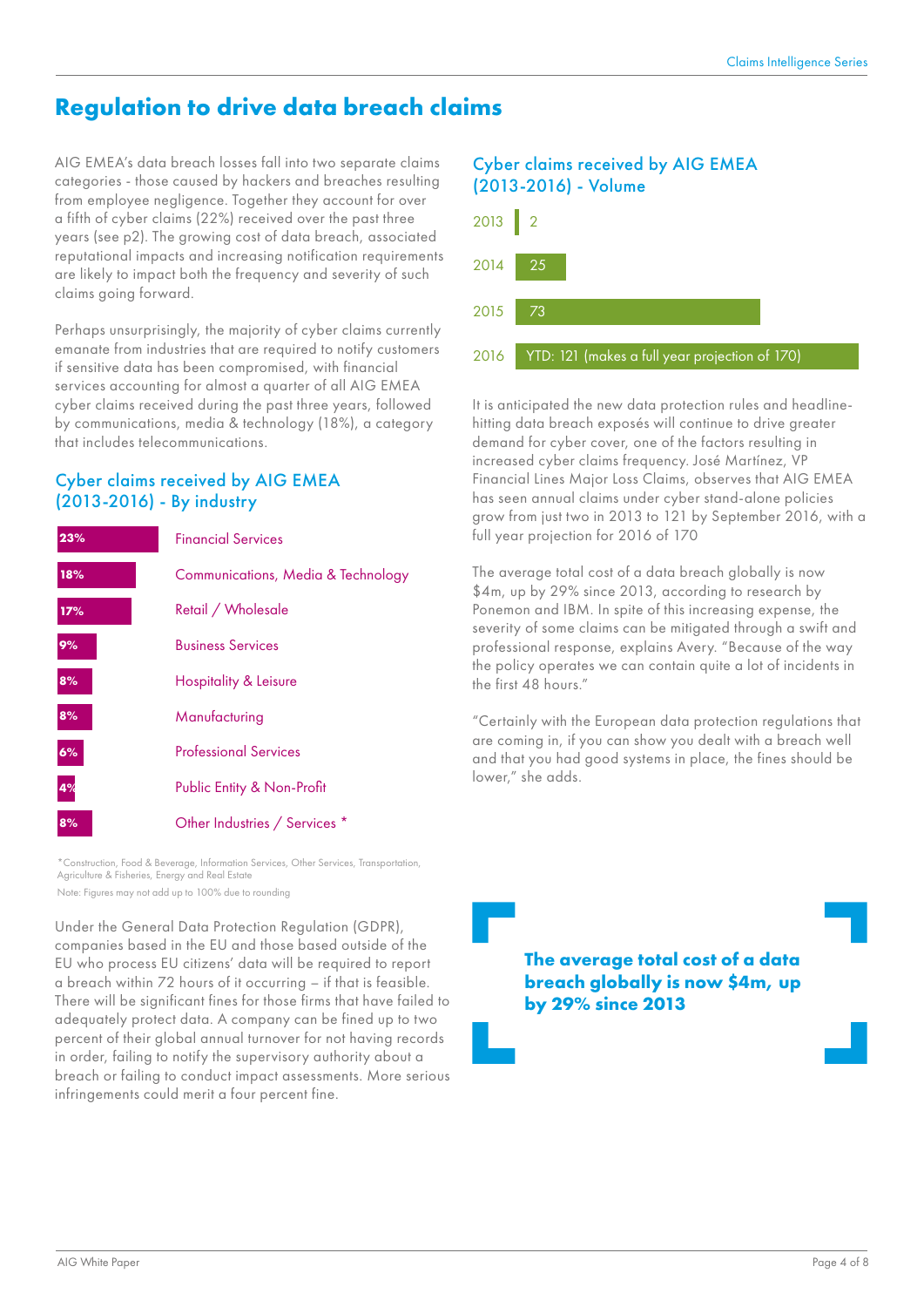There is, more often than not, a human element to cyber claims, whether a result of employee negligence or the deliberate actions of a disgruntled current or former employee. The risk of staff falling for phishing scams or sending out the wrong data can be reduced through training and have proper controls and systems in place. The loss or theft of laptops, datasticks or hard drives was responsible for six percent of AIG EMEA cyber claims between 2013 and 2016.

Human error and/or insider knowledge is a common vulnerability that is exploited by so-called "Friday afternoon fraud", a particular target being law firms, which are often attacked on a Friday afternoon so the fraud is unlikely to be discovered until the following Monday. Criminals are becoming increasingly sophisticated in how they persuade firms to part with sensitive information by using details of genuine transactions to appear legitimate.

While emails are typically used to defraud companies in this way, there is a question mark whether such claims should fall under cyber policies or professional indemnity insurance, thinks Tester, particularly where a spoof email uses a similar but not identical email address to a client. "We see quite a few claims which are on the edges of cover," says Tester. "In many cases it's conventional fraud that is committed electronically, with no actual breach of security."

Fake president fraud is another issue. These typically involve an employee, usually somebody in the accounts department, being contacted - typically by phone and email - by someone purporting to be a senior officer and instructing them to make an urgent payment. Losses from "business email compromise", as they are called in the US, had risen to \$3.1 billion as of May 2016, according to the FBI's Internet Crime Complaint Center, a massive increase of 1,300%.

"That's the tip of the iceberg, because that's only US and partial international reporting into the FBI," thinks KPMG's Ferbrache. "It is a massive issue. Sometimes these scams involve compromising a legal firm or accountant first and they are then the channel which are used for generating the emails which are used to spoof and phish the target organisation."

"The average value of a CEO fraud right now is \$160,000," he adds. "And the biggest one we've seen reported in Europe was €40m. But I don't know if those are cyber crimes or just really well-organised confidence tricks."

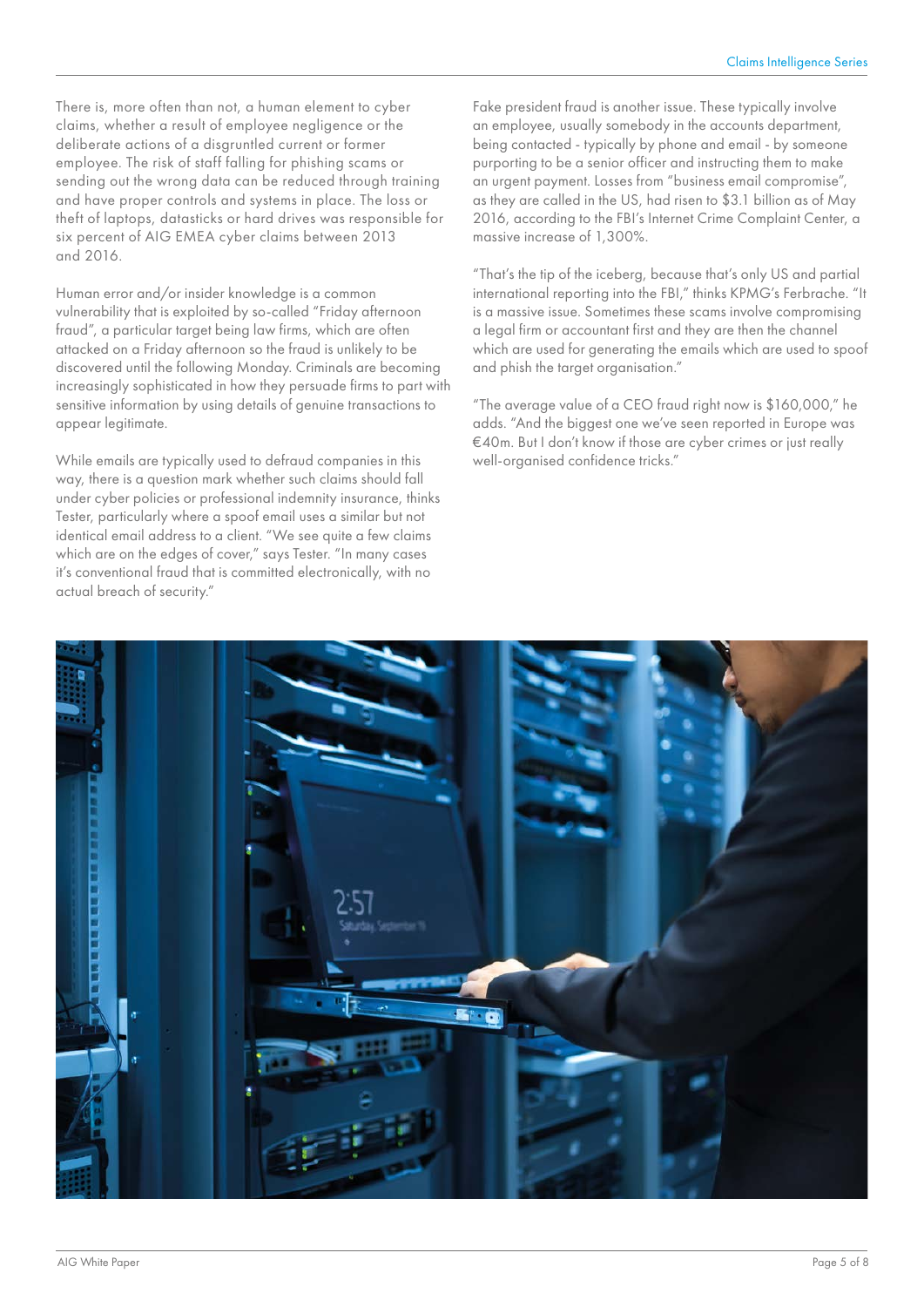# **Drilling down: Cyber claim case studies**

The following selection of actual AIG cyber claims demonstrates the broad scope of losses that are triggered under our CyberEdge insurance product. They also illustrate the spectrum of insureds impacted by cyber events, ranging from SMEs through to major corporates.

### Ransomware attack on online embroidery company

Shortly before Christmas 2015, an online embroidery company in the UK suffered a ransomware attack. The attacker created two user accounts and attempted to encrypt and remove customer details and information regarding orders, stock and accounts. The attacker also left a ransom note instructing the insured to contact a specified email address.

Whilst the attacker failed to encrypt the data, they were successful in deleting numerous files and moving data around. With data having been relocated, the insured could not rely upon its accuracy and was unable to operate its business via the system. The last data backup had taken place four days prior to the attack so information from the previous week had also been lost.

The insured received legal and IT advice in connection with the attack. Third-party data did not appear to have been compromised so the insured was not advised to make a notification to the data protection authority.

The insured's IT consultants provided recommendations on how to mitigate the effect of the breach and take precautions to minimise the prospect of a further incident. In particular, the insured was advised to save the data from the affected server in order to investigate how the breach occurred and review its disaster recovery plan.

### Encryption of files on insurance intermediary's internal network drive

One of the insured's computers was infected with CryptoWall malware that had encrypted certain files stored on the computer and the insured's internal network drive. The names of the files had been altered to "help your files.png" and a ransom was demanded to regain access to the files.

The insured, based in the UK, thought the encrypted files contained customer data such as names and addresses but the insured did not believe that the encrypted files contained customers' other personal data or financial information. There did not appear to be any evidence suggesting that the data within the encrypted files had been accessed or exported, or any loss of data due to the routine back-ups of the insured's IT system.

The insured received legal advice regarding the extent of its notification obligations to Lloyd's and the FCA. External IT consultants also advised the insured to implement immediate measures to contain the incident (such as restricting file sharing between users) and suggested implementing defence measures to prevent such incidents occurring in the future.

### Distributed denial of service (DDoS) attack on online retailer

The insured's website was the subject of a DDoS attack, which resulted in the website being inaccessible or experiencing reduced performance. Prior to the attack the insured received an online message claiming that the insured's website protection was extremely low and would be taken offline unless a payment of £3,000 was made. Further ransom demands of £500 were made during the attack.

The insured was likely to have lost sales as a result of the website being unavailable, but the extent of this loss was unknown. The insured did not believe that any data had been accessed or extracted. The insured was advised that there were no legal notification requirements arising from the attack.

However, various IT and PR issues arose that warranted further consideration. In addition to external IT consultants, the insured was advised that PR consultants were at its disposal to assist with any fallout from the insured's website being temporarily unavailable.

### Unauthorised mail-out by debt recovery company

The insured experienced an unauthorised mail-out caused by an error with a third-party software platform. A third party claimed £11,275 from the insured for work undertaken as a result of this mail-out. The insured was seeking to recover this sum from the platform provider but there was a real risk it would have to pay this amount.

A breadth of issues arose from this incident. Legal advice was provided to the insured in respect of the scope of its contract with the platform provider and the insured's ability to recover the sum claimed from the provider. Data protection advice was also given to the insured, although there did not appear to be any loss, release, compromise or corruption of any personal data as a result of the incident.

External IT consultants provided advice to the insured, which included gathering evidence to demonstrate that the incident was not caused by a fault in the insured's systems or of the insured's employees. Finally, as letters of complaint had been received by a number of recipients of the mail-out, the insured was advised to consult its in-house or external PR advisers to consider whether a PR response would be appropriate.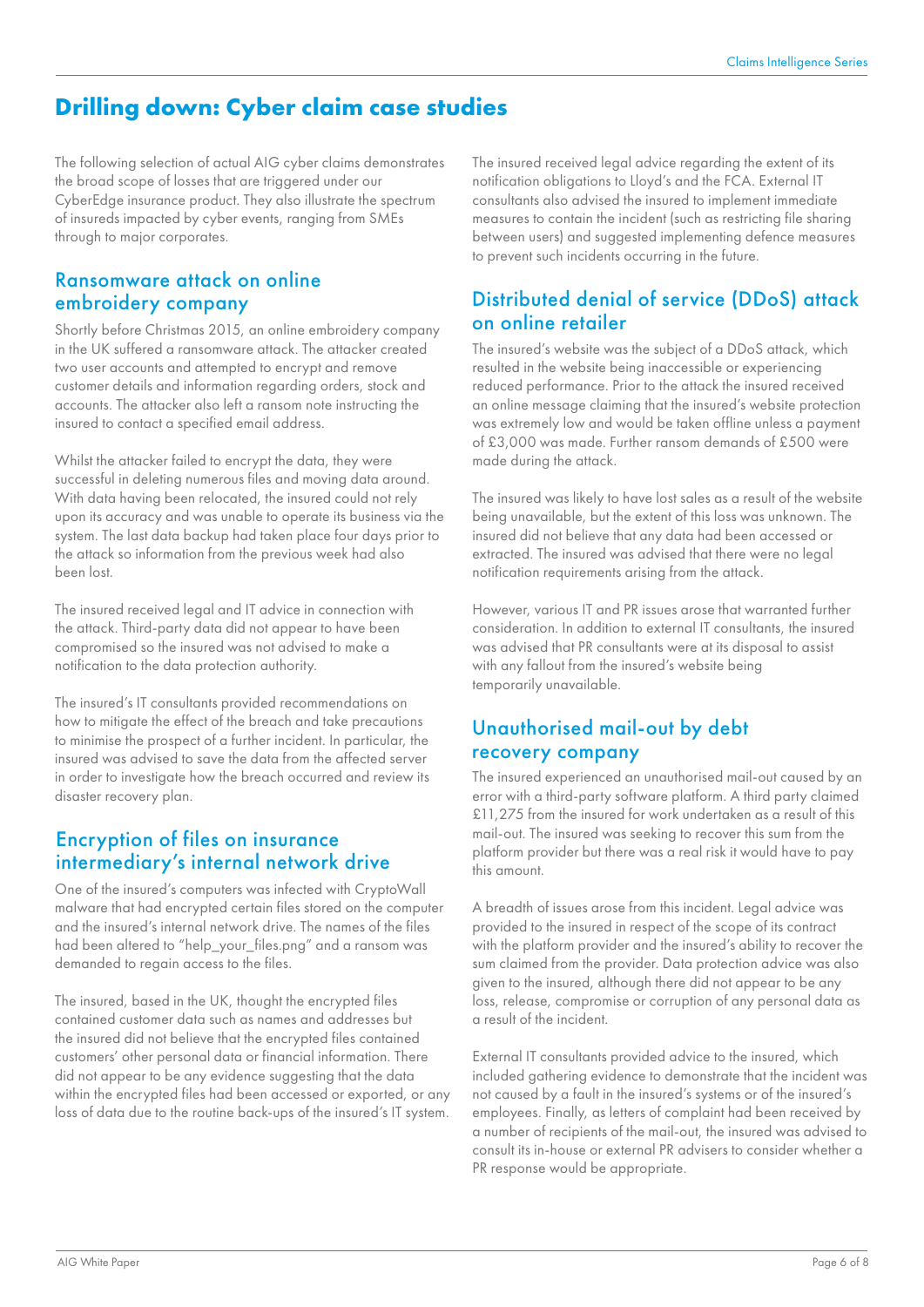## **Key questions to ask a cyber insurer**

- *1. Does the insurer have a history of handling and paying claims?*
- *2. Does the insurer continuously explore new ways to help insureds stay ahead of emerging cyber risks?*
- *3. Will the insurer be able to provide certainty of protection around the world?*
- *4. Does the insurer have a pre-approved panel with access to top forensic IT, legal and PR experts?*
- *5. Does the insurer take a holistic approach to underwriting and claims by offering pre-loss services and breach response expertise to help mitigate the risk?*
- *6. Is the insurer communicating and handling claims through outside counsel or does it have an internal team of specialised claims adjusters, enabling a continuous dialogue between claims and underwriting?*